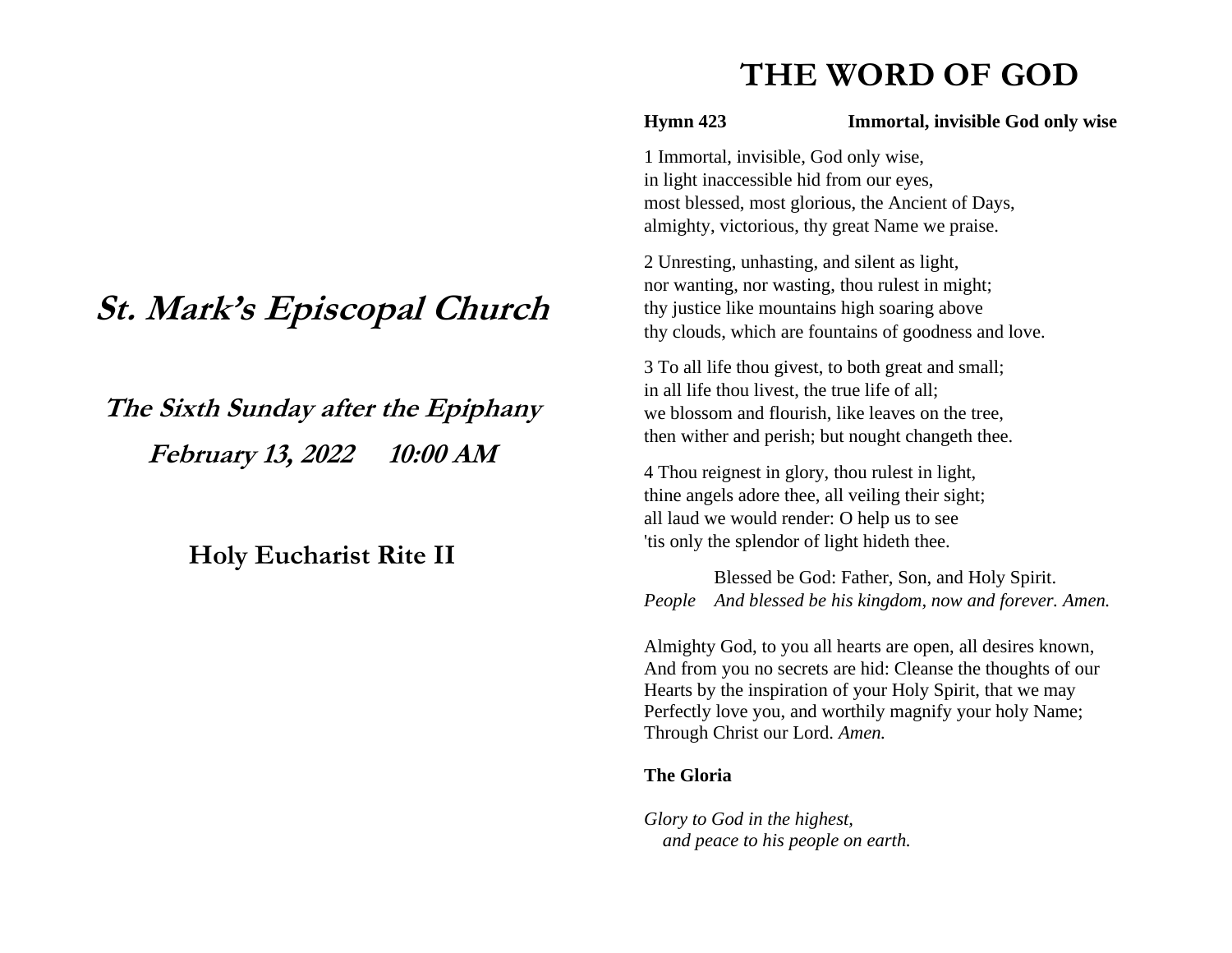*Lord God, heavenly King, almighty God and Father, we worship you, we give you thanks, we praise you for your glory.*

*Lord Jesus Christ, only Son of the Father, Lord God, Lamb of God, you take away the sin of the world: have mercy on us; you are seated at the right hand of the Father: receive our prayer.*

*For you alone are the Holy One, you alone are the Lord, you alone are the Most High, Jesus Christ, with the Holy Spirit, in the glory of God the Father. Amen.*

# **The Collect of the Day**

The Lord be with you. *People And also with you. Celebrant*Let us pray.

O God, the strength of all who put their trust in you: Mercifully accept our prayers; and because in our weakness we can do nothing good without you, give us the help of your grace, that in keeping your commandments we may please you both in will and deed; through Jesus Christ our Lord, who lives and reigns with you and the Holy Spirit, one God, for ever and ever. Amen.

*People Amen.*

**The Lessons**

**Jeremiah 17:5-10**

Thus says the Lord: Cursed are those who trust in mere mortals and make mere flesh their strength, whose hearts turn away from the Lord. They shall be like a shrub in the desert, and shall not see when relief comes. They shall live in the parched places of the wilderness, in an uninhabited salt land. Blessed are those who trust in the Lord, whose trust is the Lord. They shall be like a tree planted by water, sending out its roots by the stream. It shall not fear when heat comes, and its leaves shallstay green; in the year of drought it is not anxious, and it does not cease to bear fruit. The heart is devious above all else; it is perverse— who can understand it? I the Lord test the mind and search the heart, to give to all according to their ways, according to the fruit of their doings.

|        | The Word of the Lord. |
|--------|-----------------------|
| People | Thanks be to God.     |

**Psalm 1** *Beatus vir qui non abiit*

- 1 Happy are they who have not walked in the counsel of the wicked, \* nor lingered in the way of sinners, nor sat in the seats of the scornful!
- 2 Their delight is in the law of the Holy One, \* and they meditate on that law day and night.
- 3 They are like trees planted by streams of water, bearing fruit in due season, with leaves that do not wither; \* everything they do shall prosper.
- 4 It is not so with the wicked; \* they are like chaff which the wind blows away.
- 5 Therefore the wicked shall not stand upright when judgment comes,\* nor the sinner in the council of the righteous.
- 6 For the Holy One knows the way of the righteous, \* but the way of the wicked is doomed.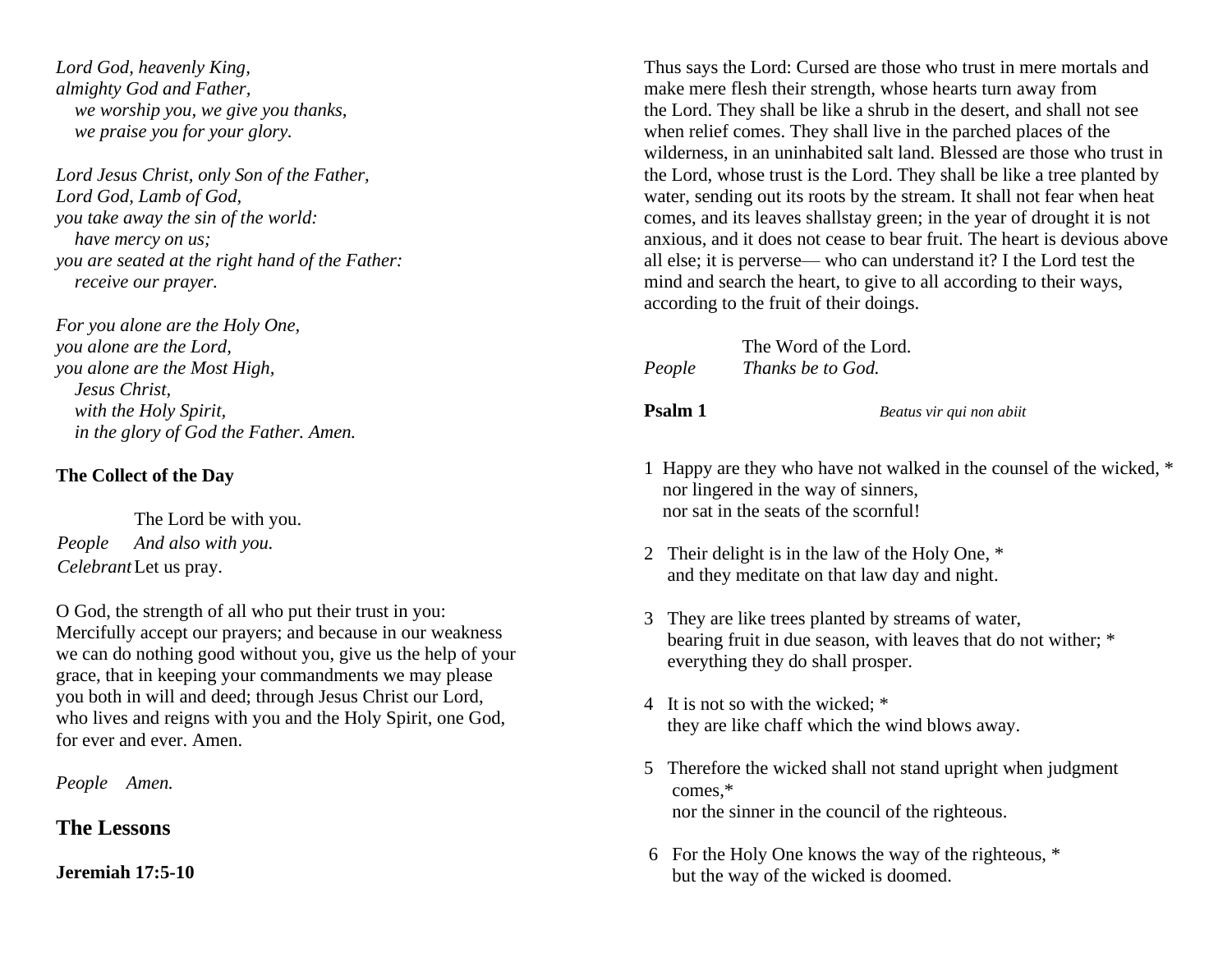### **1 Corinthians 15:12-20**

Now if Christ is proclaimed as raised from the dead, how can some of you say there is no resurrection of the dead? If there is no resurrection of the dead, then Christ has not been raised; and if Christ has not been raised, then our proclamation has been in vain and your faith has been in vain. We are even found to be misrepresenting God, because we testified of God that he raised Christ—whom he did not raise if it is true that the dead are not raised. For if the dead are not raised, then Christ has not been raised. If Christ has not been raised, your faith is futile and you are still in your sins. Then those also who have died in Christ have perished. If for this life only we have hoped in Christ, we are of all people most to be pitied.

 The Word of the Lord. *People Thanks be to God.*

### **Hymn LEVAS 184** Blessed Assurance

1 Blessed assurance, Jesus is mine! O what a foretaste of glory divine! Heir of salvation, purchase of God, Born of His spirit, washed in His blood.

### Refrain:

This is my story, this is my song, Praising my savior all the day long; This is my story, this is my song, Praising my savior all the day long.

2 Perfect submission, perfect delight, Visions of rapture now burst on my sight; Angels descending, bring from above Echoes of mercy, whispers of love. [Refrain]

3 Perfect submission, all is at rest, I in my savior am happy and blest; Watching and waiting, looking above, Filled with His goodness, lost in His love. [Refrain]

 The Holy Gospel of our Lord Jesus Christ according to Luke *People Glory to you, Lord Christ*.

### **Luke 6:17-26**

He came down with them and stood on a level place, with a great crowd of his disciples and a great multitude of people from all Judea, Jerusalem, and the coast of Tyre and Sidon. They had come to hear him and to be healed of their diseases; and those who were troubled with unclean spirits were cured. And all in the crowd were trying to touch him, for power came out from him and healed all of them. Then he looked up at his disciples and said: "Blessed are you who are poor, for yours is the kingdom of God. "Blessed are you who are hungry now, for you will be filled. "Blessed are you who weep now, for you will laugh. "Blessed are you when people hate you, and when they exclude you, revile you, and defame you on account of the Son of Man. Rejoice in that day and leap for joy, for surely your reward is great in heaven; for that is what their ancestors did to the prophets. "But woe to you who are rich, for you have received your consolation. "Woe to you who are full now, for you will be hungry. "Woe to you who are laughing now, for you will mourn and weep. "Woe to you when all speak well of you, for that is what their ancestors did to the false prophets.

 The Gospel of the Lord. *People Praise to you, Lord Christ*.

**The Sermon The Rev. Nancy L. Threadgill**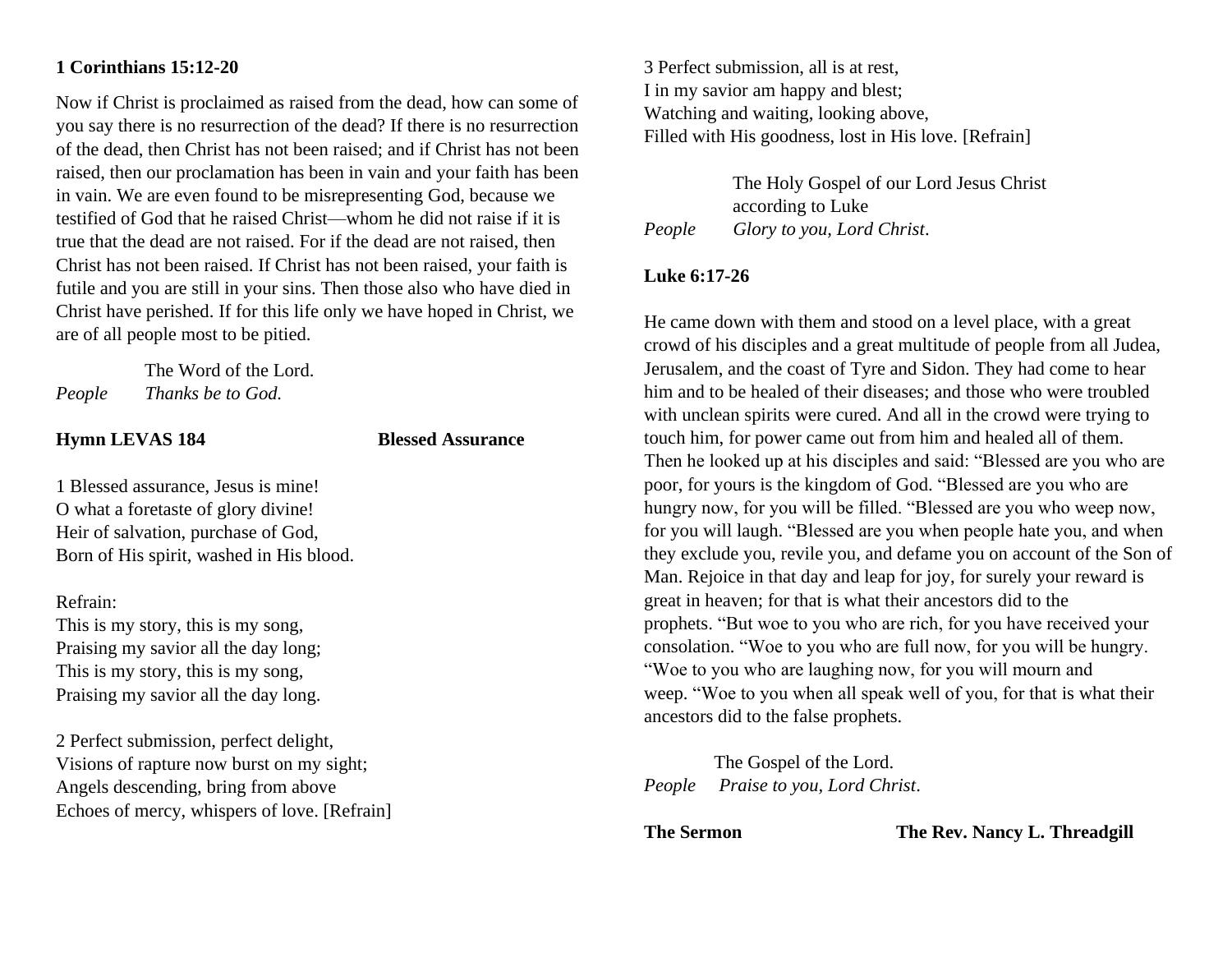# **The Nicene Creed**

*We believe in one God, the Father, the Almighty, maker of heaven and earth, of all that is, seen and unseen.*

*We believe in one Lord, Jesus Christ, the only Son of God, eternally begotten of the Father, God from God, Light from Light, true God from true God, begotten, not made, of one Being with the Father. Through him all things were made. For us and for our salvation he came down from heaven: by the power of the Holy Spirit he became incarnate from the Virgin Mary, and was made man. For our sake he was crucified under Pontius Pilate; he suffered death and was buried. On the third day he rose again in accordance with the Scriptures; he ascended into heaven and is seated at the right hand of the Father. He will come again in glory to judge the living and the dead, and his kingdom will have no end.*

*We believe in the Holy Spirit, the Lord, the giver of life, who proceeds from the Father and the Son. With the Father and the Son he is worshiped and glorified. He has spoken through the Prophets. We believe in one holy catholic and apostolic Church. We acknowledge one baptism for the forgiveness of sins.*

 *We look for the resurrection of the dead, and the life of the world to come. Amen.*

# **The Prayers of the People**

### **Form VI**

*The Leader and People pray responsively*

In peace, we pray to you, Lord God.

*Silence*

For all people in their daily life and work; *For our families, friends, and neighbors, and for those who are alone.*

For this community, the nation, and the world; *For all who work for justice, freedom, and peace.*

For the just and proper use of your creation; *For the victims of hunger, fear, injustice, and oppression.*

For all who are in danger, sorrow, or any kind of trouble; *For those who minister to the sick, the friendless, and the needy.*

For the peace and unity of the Church of God; *For all who proclaim the Gospel, and all who seek the Truth.*

For Michael*.* our Presiding Bishop, and Ketlen, our Bishop; and for all bishops and other ministers; *For all who serve God in his Church.*

For the special needs and concerns of this congregation.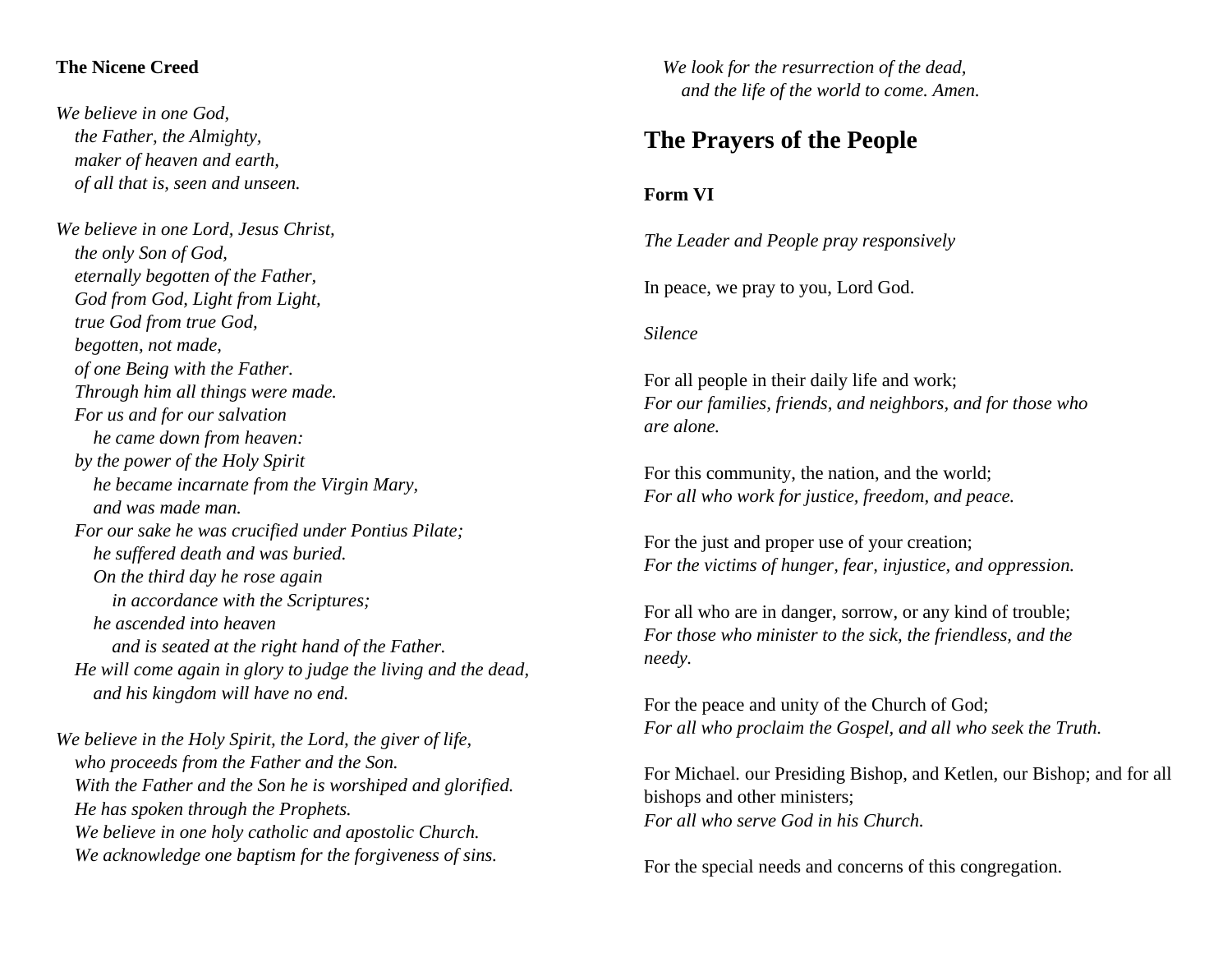### *Silence*

*The People may add their own petitions* Hear us, Lord; *For your mercy is great.*

We thank you, Lord, for all the blessings of this life.

*Silence*

*The People may add their own thanksgivings*

We will exalt you, O God our King; *And praise your Name for ever and ever.*

We pray for all who have died, that they may have a place in your eternal kingdom.

*Silence*

*The People may add their own petitions*

Lord, let your loving-kindness be upon them; *Who put their trust in you.*

Lord, hear the prayers of *thy* people; and what we have asked faithfully, grant that we may obtain effectually, to the glory of *thy* Name; through Jesus Christ our Lord. *Amen.*

### **Confession of Sin**

### *The Celebrant says*

Let us confess our sins against God and our neighbor.

### *Silence may be kept.*

### *Minister and People*

*Most merciful God, we confess that we have sinned against you in thought, word, and deed, by what we have done, and by what we have left undone. We have not loved you with our whole heart; we have not loved our neighbors as ourselves. We are truly sorry and we humbly repent. For the sake of your Son Jesus Christ, have mercy on us and forgive us; that we may delight in your will, and walk in your ways, to the glory of your Name. Amen.*

*The Priest stands and says,*

Almighty God have mercy on you, forgive you all your sins through our Lord Jesus Christ, strengthen you in all goodness, and by the power of the Holy Spirit keep you in eternal life. *Amen.*

### **The Peace**

### *The Celebrant says to the people*

 The peace of the Lord be always with you. People And also with you.

*Then the Minister and People may greet one another in the name of the Lord.*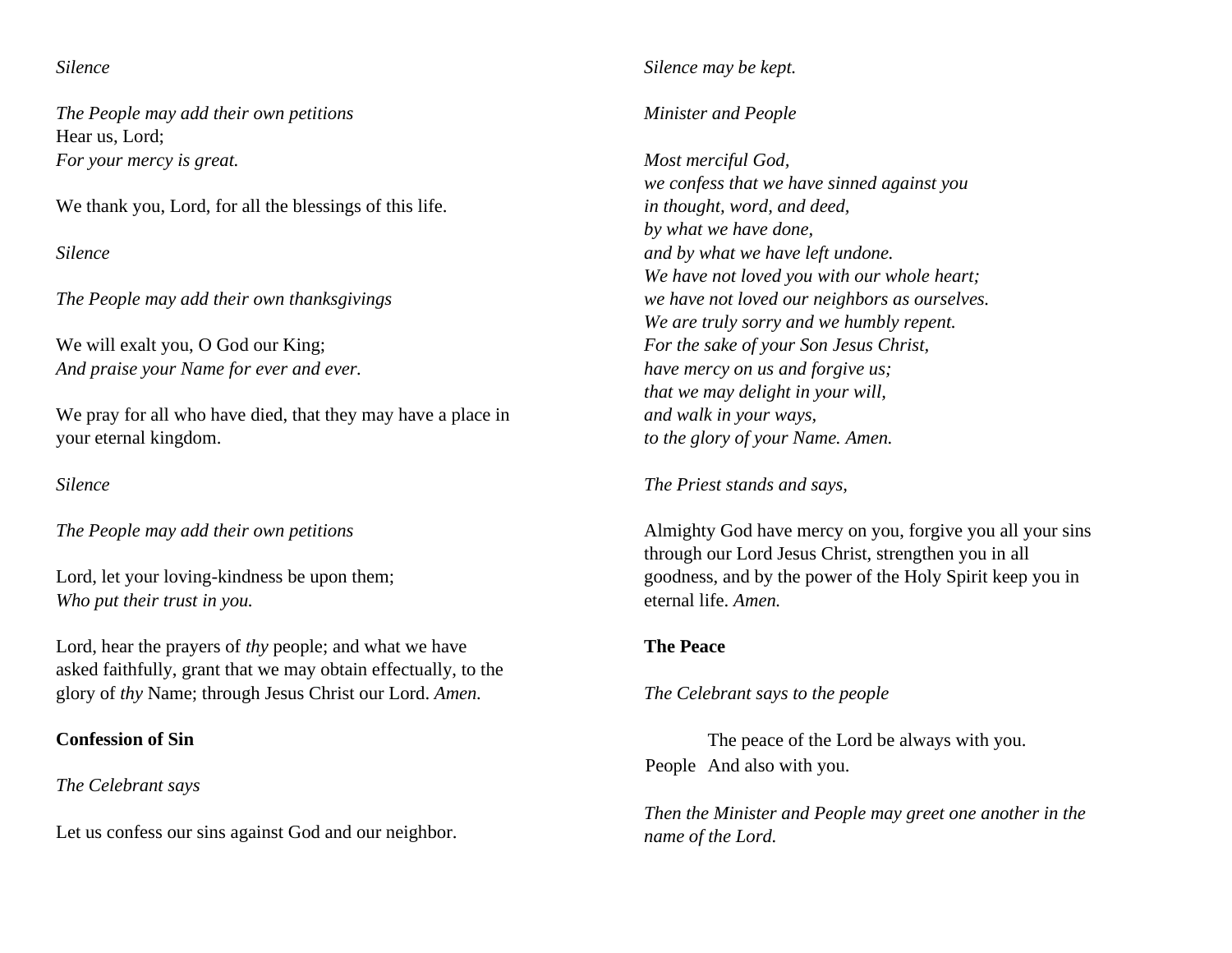# **The Holy Communion**

Through Christ let us continually offer to God the sacrifice of praise, that is, the fruit of lips that acknowledge his Name. But do not neglect to do good and to share what you have, for such sacrifices are pleasing to God. *Hebrews 13:14, 15*

# **Hymn 656** Blest are the pure in heart

1 Blest are the pure in heart, for they shall see our God; the secret of the Lord is theirs, their soul is Christ's abode.

2 The Lord, who left the heavens our life and peace to bring, to dwell in lowliness with us, our pattern and our King;

3 he to the lowly soul will still himself impart and for his dwelling and his throne will choose the pure in heart.

4 Lord, we thy presence seek; may ours this blessing be; give us a pure and lowly heart, a temple fit for thee.

# **The Great Thanksgiving**

# *Eucharistic Prayer B*

*The people remain standing. The Celebrant faces them and says*

| The Lord be with you.                             |
|---------------------------------------------------|
| People And also with you.                         |
| <i>Celebrant</i> Lift up your hearts.             |
| People We lift them to the Lord.                  |
| Celebrant Let us give thanks to the Lord our God. |
| People It is right to give him thanks and praise. |

It is right, and a good and joyful thing, always and everywhere to give thanks to you, Father Almighty, Creator of heaven and earth.

Because in the mystery of the Word made flesh, you have caused a new light to shine in our hearts, to give the knowledge of your glory in the face of your Son Jesus Christ our Lord.

Therefore we praise you, joining our voices with Angels and Archangels and with all the company of heaven, who for ever sing this hymn to proclaim the glory of your Name:

# *Celebrant and People*

*Holy, Holy, Holy Lord, God of power and might, heaven and earth are full of your glory. Hosanna in the highest. Blessed is he who comes in the name of the Lord. Hosanna in the highest.*

# *Then the Celebrant continues*

We give thanks to you, O God, for the goodness and love which you have made known to us in creation; in the calling of Israel to be your people; in your Word spoken through the prophets; and above all in the Word made flesh, Jesus, your Son. For in these last days you sent him to be incarnate from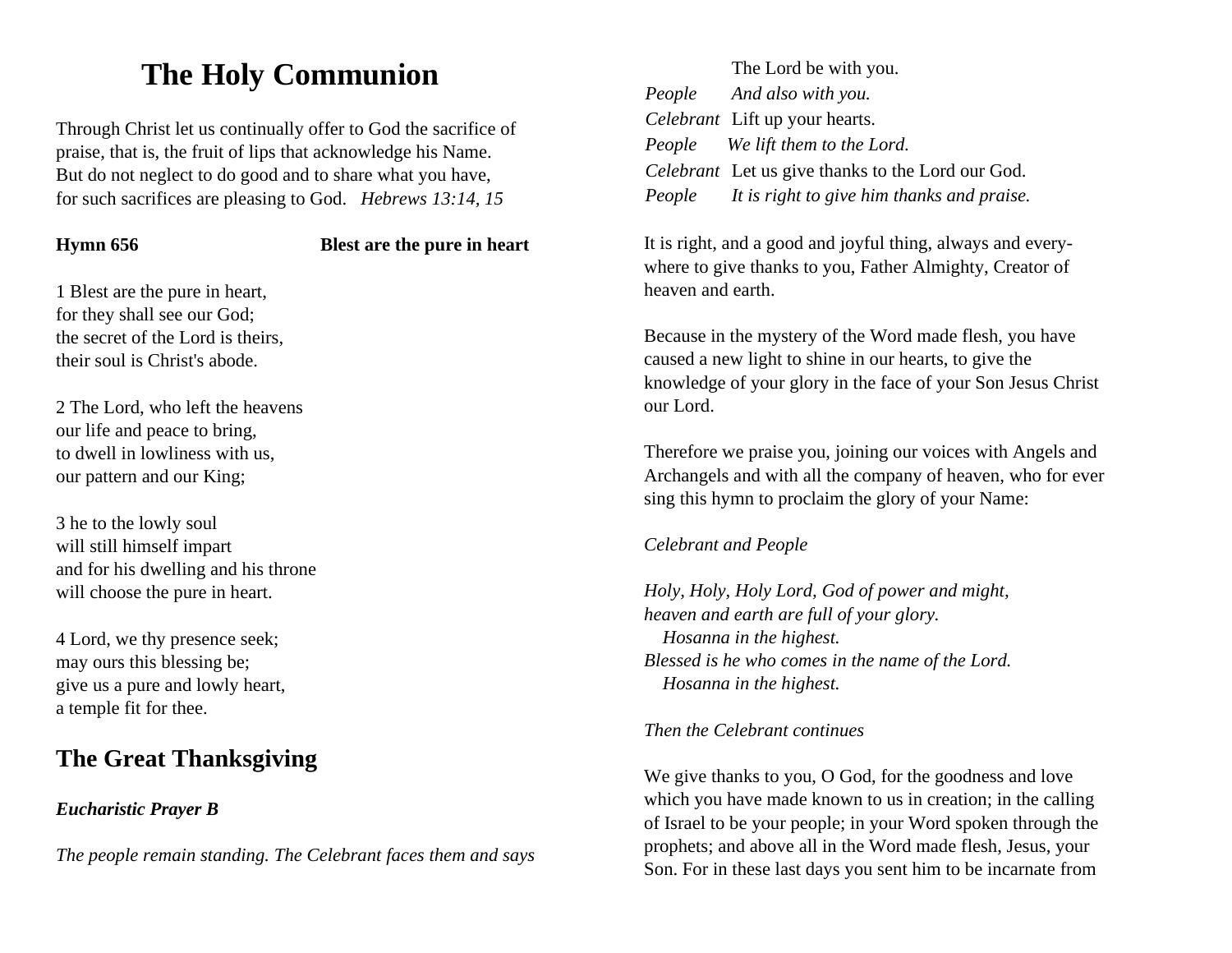the Virgin Mary, to be the Savior and Redeemer of the world. In him, you have delivered us from evil, and made us worthy to stand before you. In him, you have brought us out of error into truth, out of sin into righteousness, out of death into life.

On the night before he died for us, our Lord Jesus Christ took bread; and when he had given thanks to you, he broke it, and gave it to his disciples, and said, "Take, eat: This is my Body, which is given for you. Do this for the remembrance of me."

After supper he took the cup of wine; and when he had given thanks, he gave it to them, and said, "Drink this, all of you: This is my Blood of the new Covenant, which is shed for you and for many for the forgiveness of sins. Whenever you drink it, do this for the remembrance of me."

Therefore, according to his command, O Father,

### *Celebrant and People*

*We remember his death, We proclaim his resurrection, We await his coming in glory*

And we offer our sacrifice of praise and thanksgiving to you, O Lord of all; presenting to you, from your creation, this bread and this wine.

We pray you, gracious God, to send your Holy Spirit upon these gifts that they may be the Sacrament of the Body of Christ and his Blood of the new Covenant. Unite us to your Son in his sacrifice, that we may be acceptable through him, being sanctified by the Holy Spirit. In the fullness of time, put all things in subjection under your Christ, and bring us to that heavenly country where, with all your saints, we may enter the everlasting heritage of your sons and daughters; through Jesus Christ our Lord, the firstborn of all creation, the head of the Church, and the author of our salvation.

By him, and with him, and in him, in the unity of the Holy Spirit all honor and glory is yours, Almighty Father, now and for ever. *AMEN.*

And now, as our Savior Christ has taught us, we are bold to say,

*Our Father, who art in heaven, hallowed be thy Name, thy kingdom come, thy will be done, on earth as it is in heaven. Give us this day our daily bread. And forgive us our trespasses, as we forgive those who trespass against us. And lead us not into temptation, but deliver us from evil. For thine is the kingdom, and the power, and the glory, for ever and ever. Amen.*

As our Savior Christ has taught us, we now pray,

*Our Father in heaven, hallowed be your Name, your kingdom come, your will be done, on earth as in heaven. Give us today our daily bread. Forgive us our sins as we forgive those who sin against us. Save us from the time of trial, and deliver us from evil. For the kingdom, the power, and the glory are yours, now and for ever. Amen.*

# **The Breaking of the Bread**

*The Celebrant breaks the consecrated bread.*

A period of silence is kept*.*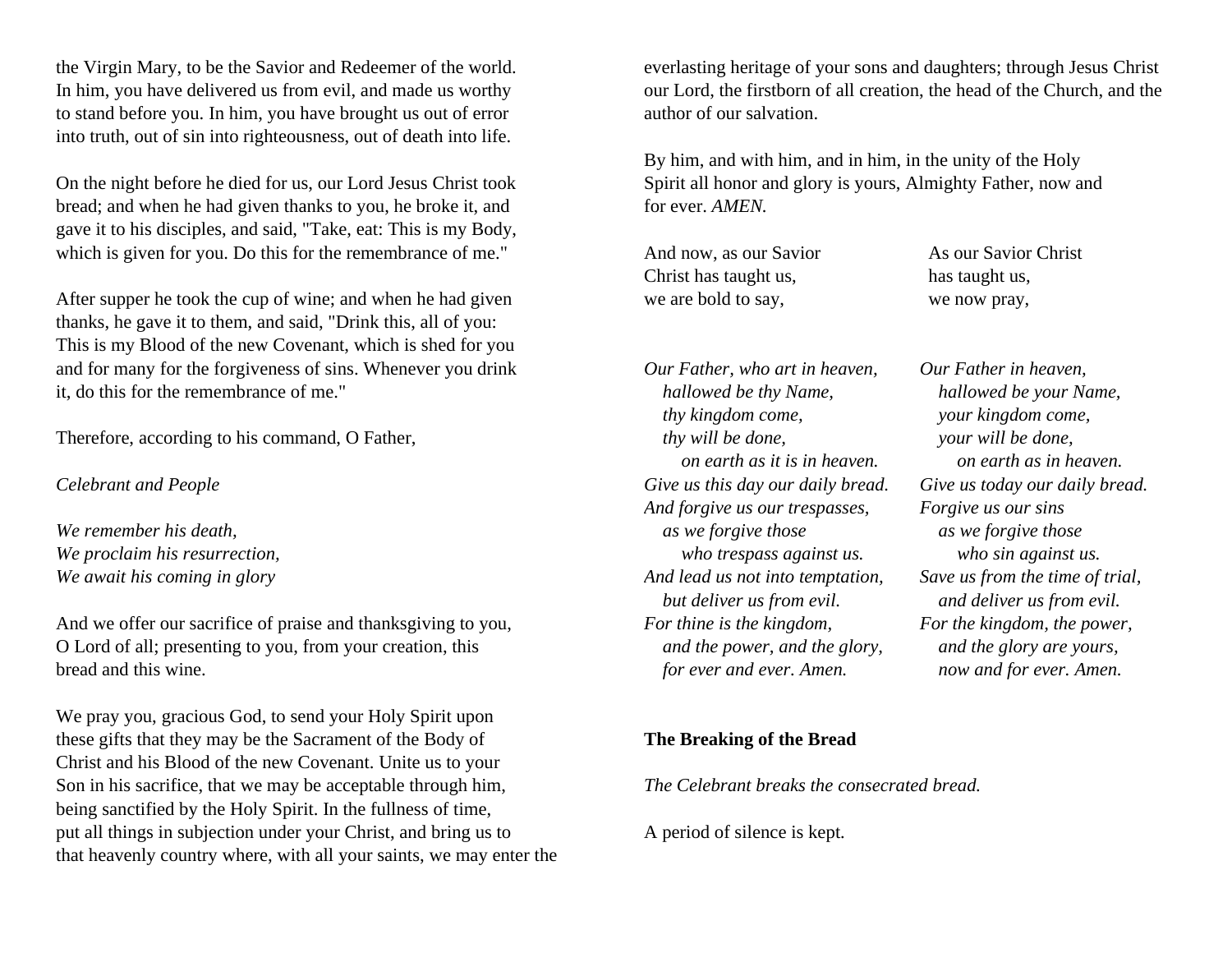Alleluia. Christ our Passover is sacrificed for us; *Therefore let us keep the feast. Alleluia.*

*Facing the people, the Celebrant says the following Invitation* 

The Gifts of God for the People of God.

Take them in remembrance that Christ died for you, and feed on him in your hearts by faith, with thanksgiving.

For those unable to receive the physical Communion at this time please pray the following with me:

*My Jesus, I believe that you are truly present in the Blessed Sacrament of the Altar. I desire to offer you praise and thanksgiving as I proclaim your resurrection. I love you above all things, and long for you in my soul. Since I cannot receive you in the Sacrament of your Body and ABlood, come spiritually into my heart. Cleanse and strengthen me with your grace, Lord Jesus, and let me never be separated from you. May I live in you, and you in me, in this life and in the life to come. Amen.*

# **Communion Hymn 555 Lead on, O King eternal**

1 Lead on, O King eternal, the day of march has come; henceforth in fields of conquest thy tents shall be our home: through days of preparation thy grace has made us strong, and now, O King eternal, we lift our battle song.

2 Lead on, O King eternal, till sin's fierce war shall cease, and holiness shall whisper the sweet amen of peace; for not with swords loud clashing, nor roll of stirring drums, but deeds of love and mercy, the heavenly kingdom comes.

3 Lead on, O King eternal: we follow, not with fears; for gladness breaks like morning where'er thy face appears. Thy cross is lifted o'er us; we journey in its light: the crown awaits the conquest; lead on, O God of might!

Let us pray.

# *Celebrant and People*

*Eternal God, heavenly Father, you have graciously accepted us as living members of your Son our Savior Jesus Christ, and you have fed us with spiritual food in the Sacrament of his Body and Blood. Send us now into the world in peace, and grant us strength and courage to love and serve you with gladness and singleness of heart; through Christ our Lord. Amen.*

### **Blessing**

May the peace of God which passes all understanding keep your hearts and minds in the knowledge of God and of God's son Jesus Christ, our Lord, and the blessing of the